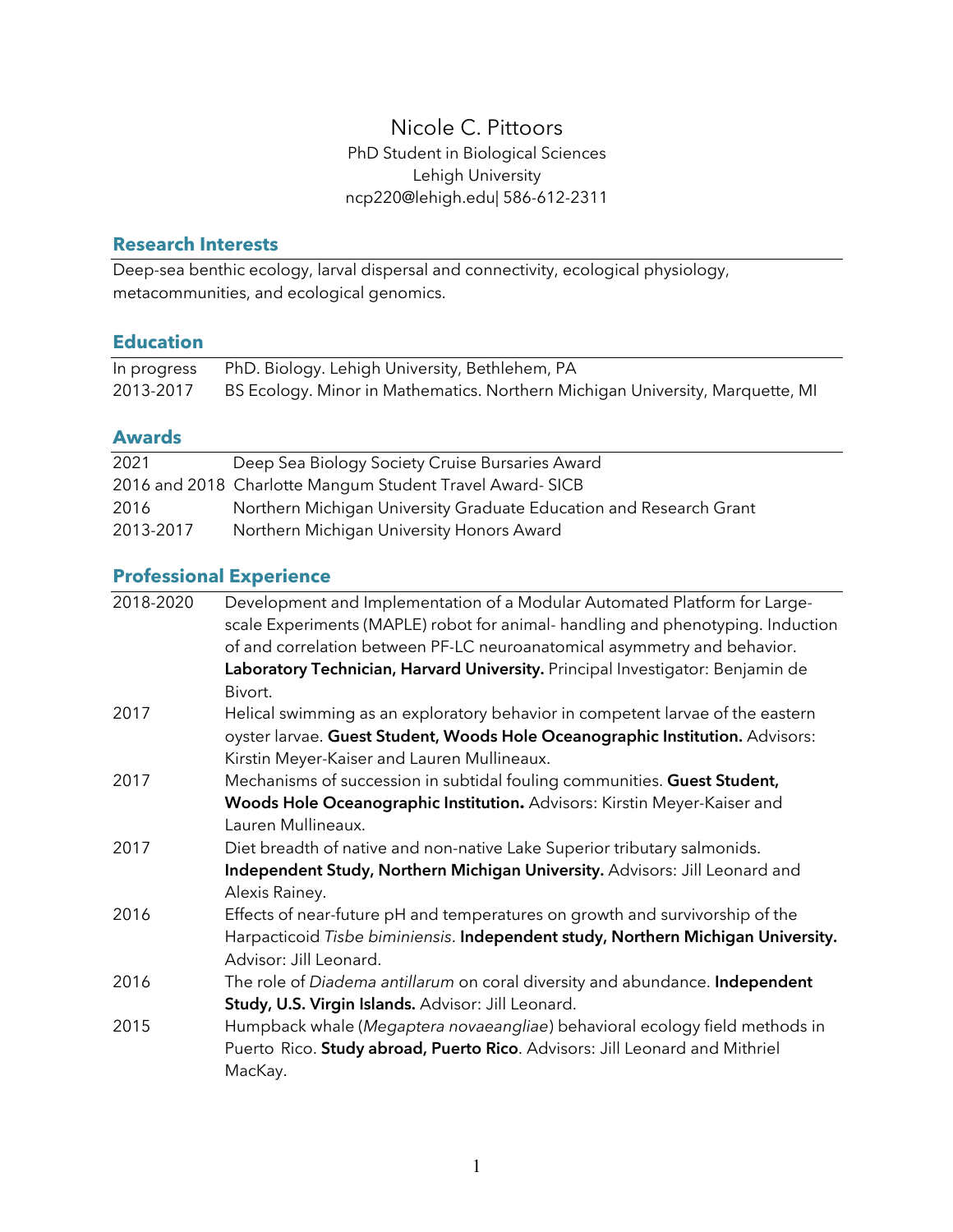2013 Assessment of Lake Trout populations in Lake Superior. **Volunteer Technician, Michigan Department of Natural Resources.** Advisors: Daniel Traynor and Shawn Sitar.

### **Presentations**

- 2017 Multiple mechanisms of succession at work in subtidal fouling communities. **Oral Presentation.** Western Society of Naturalists. Pasadena, CA.
- 2017 Mechanisms in ecological succession in subtidal fouling communities. Summer Student Research Forum. **Poster**. Woods Hole Oceanographic Institution. Woods Hole, MA.
- 2017 Effects of pH and temperature on the Harpacticoid *Tisbe biminiensis* growth, survivorship, and morphology. **Oral Presentation**. Society of Integrative and Comparative Biology. New Orleans, LA.
- 2016 The role of *Diadema antillarum* on coral diversity and abundance. Northern Michigan University Research Celebration. **Oral Presentation**. Marquette, MI.
- 2015 Humpback whale (*Megaptera novaeangliae*) behavioral ecology field methods in Puerto Rico. **Oral Presentation**. Northern Michigan University Research Celebration. Marquette, MI.

### **Publications**

Maciejewski, M.F., Meyer, K.S., Wheeler, J.D., Anderson, E.J., **Pittoors, N.C.**, Mullineaux, L.S. Helical swimming as an exploratory behavior in competent larvae of the eastern oyster larvae (*Crassostrea virginica*). J Exp Mar Biol Ecol 510: 86-94.

Meyer, K.S., **Pittoors, N.C.**, Mullineaux, L.S. Interactive effects of temperature and biotic interactions influence succession in subtidal fouling communities. *In prep*. Target journal: Ecology Letters.

Meyer, K.S., **Pittoors, N.C.**, Mullineaux, L.S. Interactive effects of temperature and biotic interactions influence succession in subtidal fouling communities. *In prep*. Target journal: Ecology Letters.

**Pittoors, N.C.** and Leonard, J.B.K. Effects of near-future pH and temperature on growth and survivorship of Harpacticoid *Tisbe biminiensis. In prep.* Target journal: Journal of Experimental Marine Biology and Ecology.

### **Teaching Experience**

| 2020      | Graduate Teaching Assistant. Genetics Laboratory. Lehigh University.           |
|-----------|--------------------------------------------------------------------------------|
| 2017      | Teaching Assistant. Advanced Applied Statistics. Northern Michigan University. |
| 2016-2017 | Campus Tutor. Ecology and Biological Statistics. Northern Michigan University. |
| 2015      | Teaching Assistant. Freshman Biology Seminar. Northern Michigan University.    |

### **Relevant Coursework**

Deep-Sea Biology (Harvard Graduate School of Arts and Sciences), Genomics, Molecular Ecology, Marine Geochemistry, Marine Biology, Oceanography, Ecology, Ecology Theory and Methods,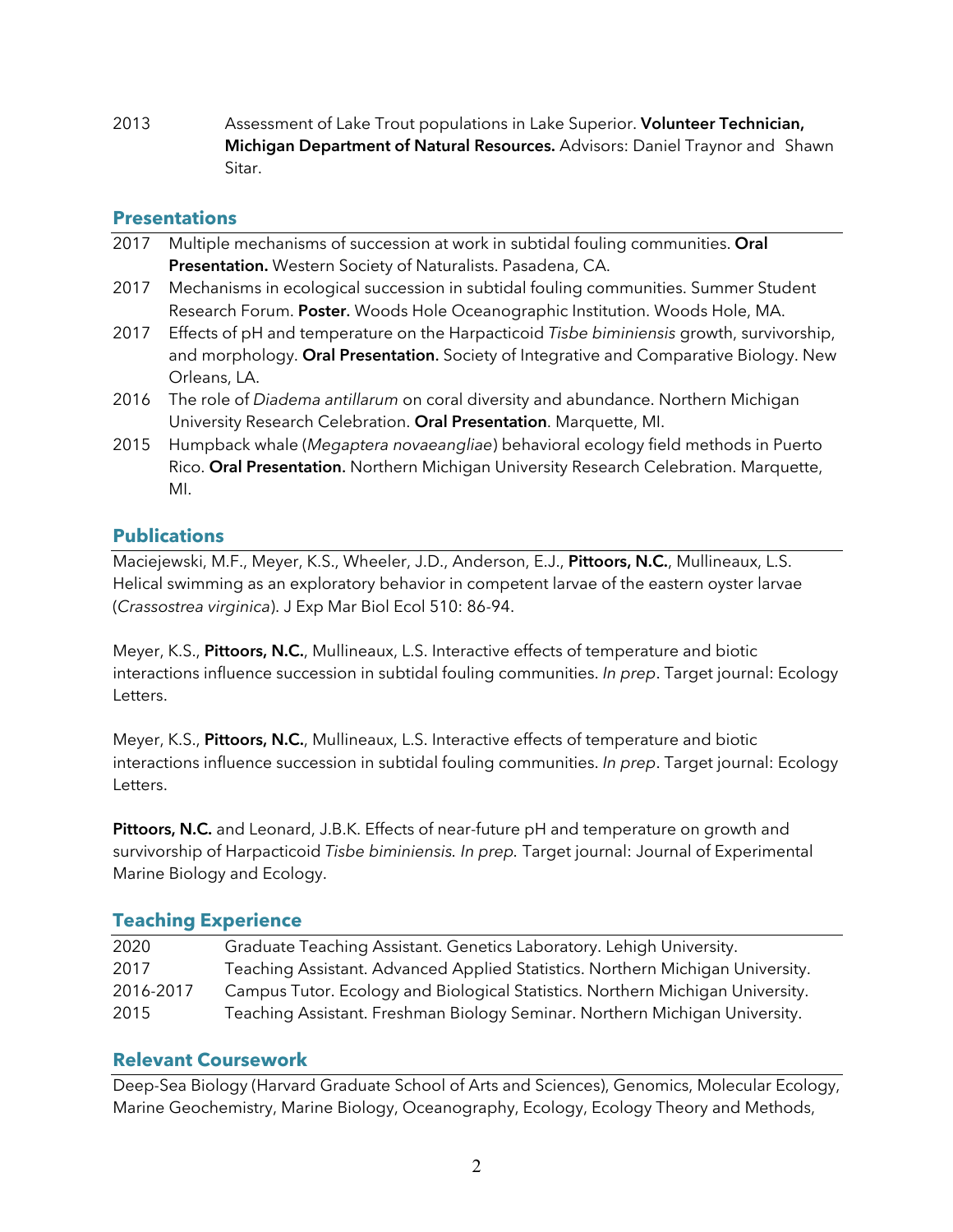Ecological Animal Physiology, Invertebrate Zoology, Conservation Biology, Ichthyology, Cellular and Molecular Biology, Evolution, Advanced Field Marine Biology, Calculus I-III, Differential Equations, Biostatistics, Advanced Applied Statistics, Organic Chemistry, Calculus-based Physics

#### **Other Professional Activities**

- Since 2020 Deep-Sea Biological Society Student Member
- Since 2018 Society for Women in Marine Science Student Member
- Since 2017 Sigma Xi Associate Member
- Since 2015 SICB Student Member
- Since 2016 WSN Student Member
- 2014 PADI Open water SCUBA certified

# **Diversity in STEM and Anti-Racist Training**

- 2020 *What is an Anti-Racist Classroom? What Actions Can I Take to Create One?* Workshop on concreate actions that will help create an anti-racist classroom, including remote or blended courses [at Lehigh University]
- 2019 *Creating Space: Allyship Workshop* Understanding social justice beyond a U.S. context and how to make social justice efforts more inclusive and accessible [at Harvard]
- 2019 *Optimizing the Intern Experience: A Woods Hole NSF Workshop* A series of seminars and workshops aimed to strengthen undergraduate programs that seek to increase diversity in the geosciences workforce [at WHOI]

# **Science Communication Training and Outreach**

| 2020 | Letters to a Pre-Scientist Volunteer                                                        |
|------|---------------------------------------------------------------------------------------------|
|      | Pen pal program that pairs fifth to tenth grade "pre-scientists" in US low-income           |
|      | communities with STEM professional volunteers during science class.                         |
| 2016 | Story Art for Science Communication, Interactive Workshop                                   |
|      | How to outline your scientific stories using techniques that Pixar Animation Studios        |
|      | uses to construct and translate stories into visual form [at WSN Meeting]                   |
|      | 2016 Communicating the Value of Natural History Through Exploration and Discovery Symposium |
|      | How to use natural history and observation as a tool to motivate a wide audience to         |
|      | care about and conserve the natural world [at WSN meeting]                                  |
| 2017 | Demystifying Public Perceptions of Science Workshop                                         |
|      | Tools to bridge psychological research with science communication [at WSN                   |
|      | Meeting]                                                                                    |
|      |                                                                                             |

# **Technical Skills**

Languages and Platforms: R, ArcGIS, Python, MATLAB, Thin Plate Spline for Morphometric Analysis, SPSS Statistical Software, Windows, Linux, macOS, Autodesk Fusion 360, Adobe Creative Cloud

Hardware: Soldering, Circuits, Laser Cutting, and 3D Printing